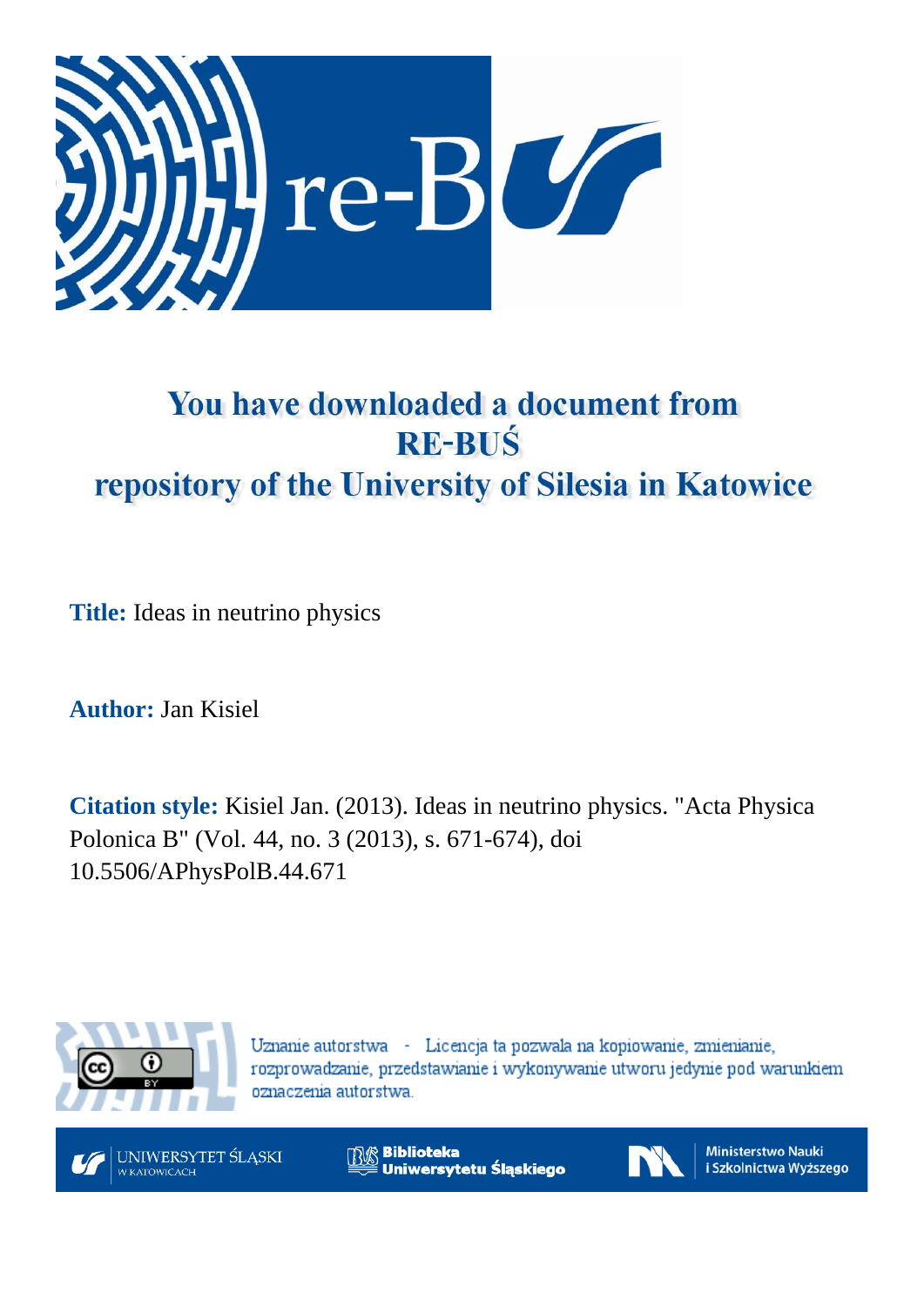## IDEAS IN NEUTRINO PHYSICS∗

J. Kisiel

Institute of Physics, University of Silesia Uniwersytecka 4, 40-007 Katowice, Poland

(Received December 6, 2012)

The ideas in neutrino physics are both, exciting and instructive. In this paper, a subjective review of several fundamental ideas and discoveries in this subject will be presented. We will focus on experimental aspects, starting from the discovery of electron neutrino, about 20 years after neutrino "theoretical birth" by W. Pauli, and finishing with short status of current techniques used in large scale neutrino physics experiments.

DOI:10.5506/APhysPolB.44.671 PACS numbers: 14.60.Pq

#### 1. Introduction

The neutrino came first as a hypothesis, then was introduced into the theory, and finally was discovered in the experiment. In 1930, W. Pauli, in his famous letter to physicists participating in the Tübingen nuclear physics conference, proposed the existence of a new particle to solve two problems: (1) continuous electron spectrum in what in that time was believed to be a two-body  $\beta$  decay, and (2) wrong values of spin of some nuclei. As we know, Pauli's hypothesis appeared to be right, however, he was wrong saying I have done something very bad today by proposing a particle that cannot be detected. It is something no theorist should ever do. In 1934, E. Fermi [\[1\]](#page-4-0) presented the first theory of the nuclear  $\beta$  decay. He proposed that two spin 1/2 particles, electron and neutrino, are emitted from a nucleus which consists of other spin 1/2 particles, proton and neutron. So, it was a point-like interaction of four spin  $1/2$  particles. During this process a neutron becomes a proton via quantum transition. It took about 20 years to prove Pauli's hypothesis and Fermi's theory. In 1953, Reines and Cowan, in their famous experiment [\[2\]](#page-4-1), observed the inverse  $\beta$  decay process. Electron antineutrinos from the Savannah River reactor interacted with protons of a liquid scintillator target loaded with CdCl<sup>2</sup> producing neutrons and positrons. Neutrons

<sup>∗</sup> Presented at the Zakopane Conference on Nuclear Physics "Extremes of the Nuclear Landscape", Zakopane, Poland, August 27–September 2, 2012.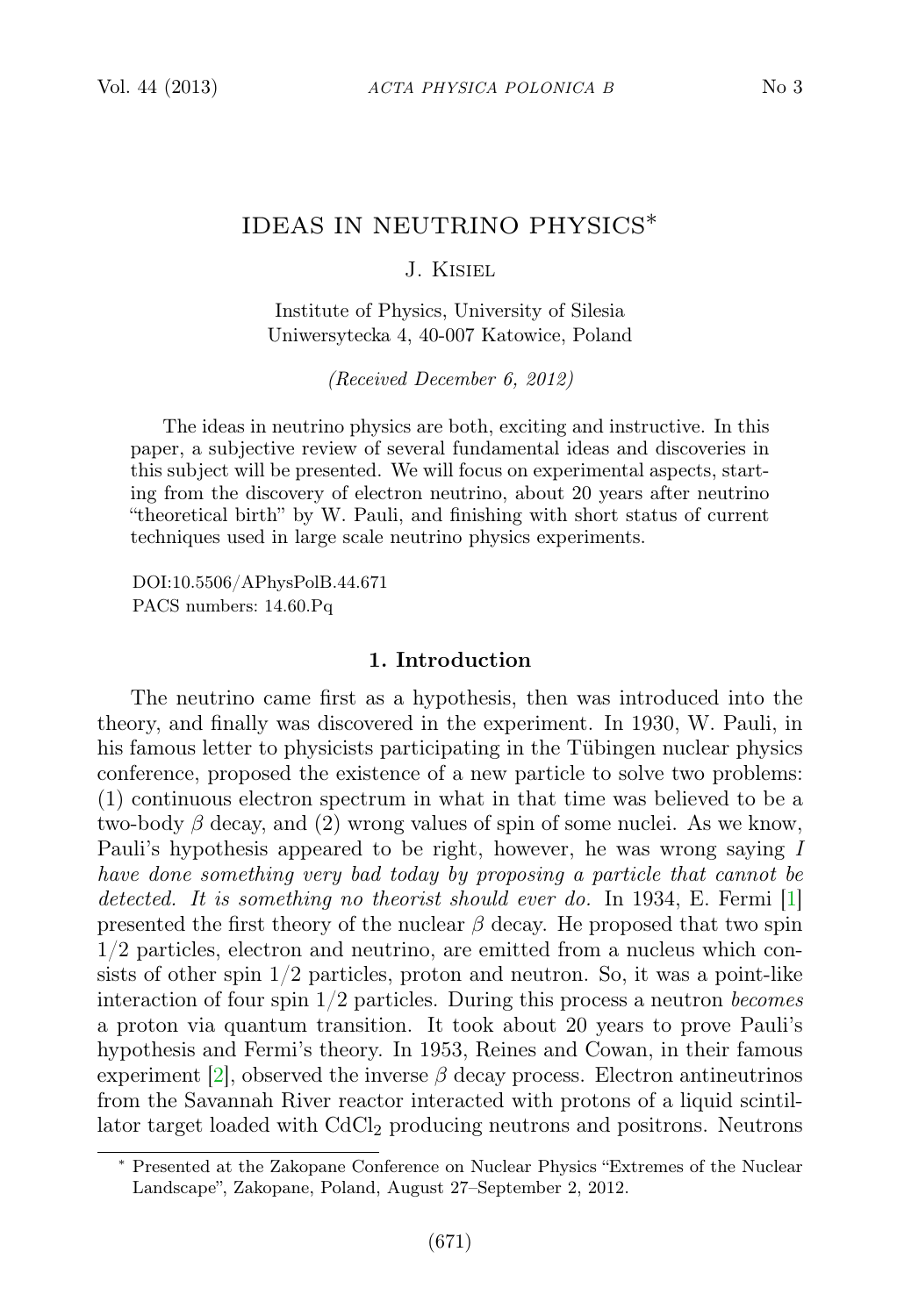were slowed down and captured by Cd resulting in emission of a slow  $\gamma$ , whereas two *fast*  $\gamma$ 's, emitted in opposite directions, resulted from positron annihilation. In 1957, B. Pontecorvo, in analogy to the oscillations in the kaon system, put forward an idea of neutrino–antineutrino oscillations for Majorana neutrinos [\[3\]](#page-4-2). In 1962, Z. Maki, M. Nakagawa and S. Sakata discussed oscillations between two neutrino flavors, being a mixture of two mass states [\[4\]](#page-4-3). In 1969, Gribov and Pontecorvo presented the first phenomenological theory of two neutrinos mixing [\[5\]](#page-4-4), which explained results of many neutrino oscillation experiments performed later on. Due to the extremely low cross section of neutrino interactions, neutrino experiments are actually searching for rare phenomena. Therefore, they have to fulfill several requirements: (1) the detector has to be large/huge, (2) the neutrino source/beam has to be very intense, (3) the background has to be extremely low, for example an experiment performed underground reduces considerably cosmic rays induced background, and (4) the measurement has to be sufficiently long to deliver conclusive results. Some ideas in neutrino physics along these requirements will be presented in this contribution.

#### 2. Idea of Gran Sasso underground laboratory — LNGS

In 1979, A. Zichichi presented the Gran Sasso project to the Commission of Public Works of the Italian Senate (see Fig. 1). The scientific objectives were studies of: (1) nuclear stability, (2) neutrino astrophysics and oscillations, (3) new cosmic phenomenology, (4) biologically active matter, and



Fig. 1. Handwritten A. Zichichi notes from his presentation to the Commission on Public Works of the Italian Senate [\[6\]](#page-4-5).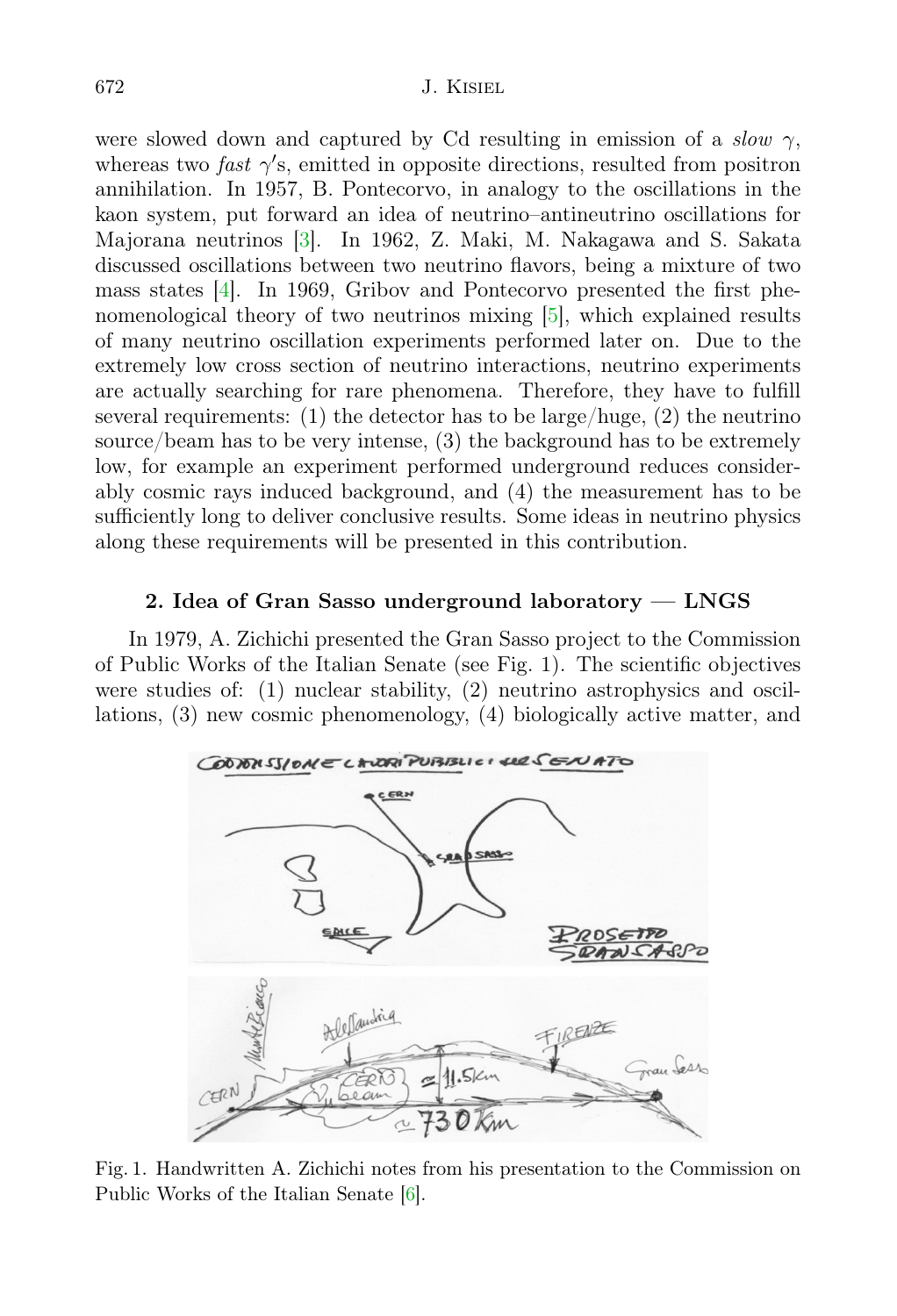(5) ground stability. His presentation resulted in an increase of the INFN five-years budget by a factor 10. The laboratory has been constructed in next years, with main excavation completed in 1987. Some vital safety upgrade was accomplished in 2007. The Laboratori Nazionali del Gran Sasso (LNGS) is presently the largest underground laboratory in the world with underground area of about  $17000 \text{ m}^2$  in three main experimental halls. The variety of neutrino experiments account for the main physics program at LNGS.

## 3. Idea of Liquid Argon Time Projection Chamber — LAr-TPC

In 1977, Rubbia [\[7\]](#page-4-6) conceived the idea of a LAr-TPC, which allows a 3D imaging of any ionizing event, like a bubble chamber based detector. Therefore, it offers high granularity (1 mm), excellent calorimetric properties and particle identification through the  $dE/dx$  versus range measurement. However, contrary to the bubble chambers LAr-TPC is an electronic detector, which is continuously sensitive and self-triggering. Electrons from ionizing track are drifted in LAr by electric field from cathode to anode wires. In the ICARUS T600 cryogenic detector, the biggest LAr-TPC realized ever, the electrons traverse two almost transparent anode wire arrays oriented in different directions where induction signals are recorded. Finally, the electron charge is collected by the third collection plane of anode wires. The key feature of successful operation of any LAr-TPC is liquid argon purity from electro-negative molecules, which has to be kept at the level of 0.1 ppb



Fig. 2. Schematic view of the whole ICARUS T600 plant in HALL-B at LNGS. Right-top: photo of the actual detector installation. Right-bottom: details of the cryocooler plant (from [\[8\]](#page-4-7)).